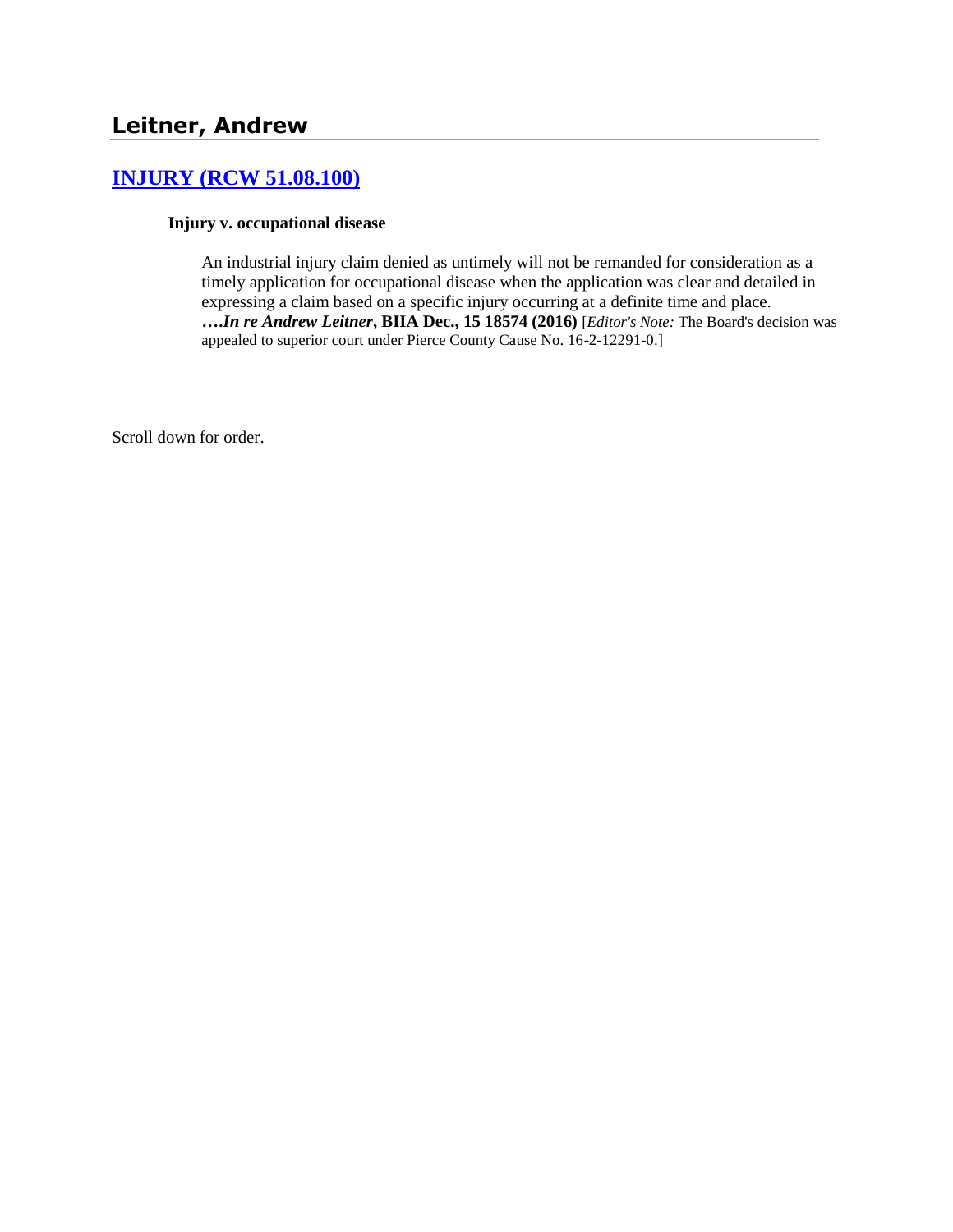### **BEFORE THE BOARD OF INDUSTRIAL INSURANCE APPEALS STATE OF WASHINGTON**

**)**

## **CLAIM NO. SZ-41100 ) DECISION AND ORDER**

Claimant Andrew P. Leitner, a firefighter, filed a Self-Insurer Accident Report (SIF-2) with self-insured City of Tacoma on April 23, 2015. Mr. Leitner reported and requested industrial insurance benefits for an industrial injury of November 2, 2013. The Department of Labor and Industries denied Mr. Leitner's application for benefits as untimely by an order dated May 20, 2015, which Mr. Leitner appealed. The industrial appeals judge, on cross motions for summary judgment, found Mr. Leitner's application untimely for the alleged industrial injury but reversed the May 20, 2015 Department order and remanded to the Department to consider Mr. Leitner's application as an application for benefits for an occupational disease. The City of Tacoma requests that the Board affirm the Department order. Mr. Leitner requests that we remand this matter to the industrial appeals judge to hear his case for occupational disease. We **AFFIRM** the Department order finding Mr. Leitner's claim for industrial injury untimely.

## **DISCUSSION**

When filing his claim with the City of Tacoma on April 23, 2015, Mr. Leitner identified the exact date ("11/2/13"), the exact time("09:15" a.m.), and the exact location of the accident ("Tacoma Yacht Club"). He described in detail how the accident occurred—after he opened a rear door, "a very powerful gust of wind slammed the door back into my upper back." He described the immediate and prompt result—"I felt a very sharp pain in center of back between my shoulders. My left arm felt numb and ached."<sup>1</sup> Mr. Leitner reported this incident to his superiors shortly after it occurred. But he indicated "the pain decreased throughout the remainder of my shift."<sup>2</sup> Mr. Leitner did not inform the City of Tacoma or the Department of Labor and Industries that he was seeking any benefit on account of this incident or that he had sought medical care until April 23, 2015; and no medical report was earlier received by the City or the Department.

We agree with our industrial appeals judge's determination that Mr. Leitner's claim for industrial injury was untimely. Mr. Leitner did not file any formal request for benefits or any other reasonable

- l <sup>1</sup> Exhibit No. 1.
- <sup>2</sup> Exhibit No. 2.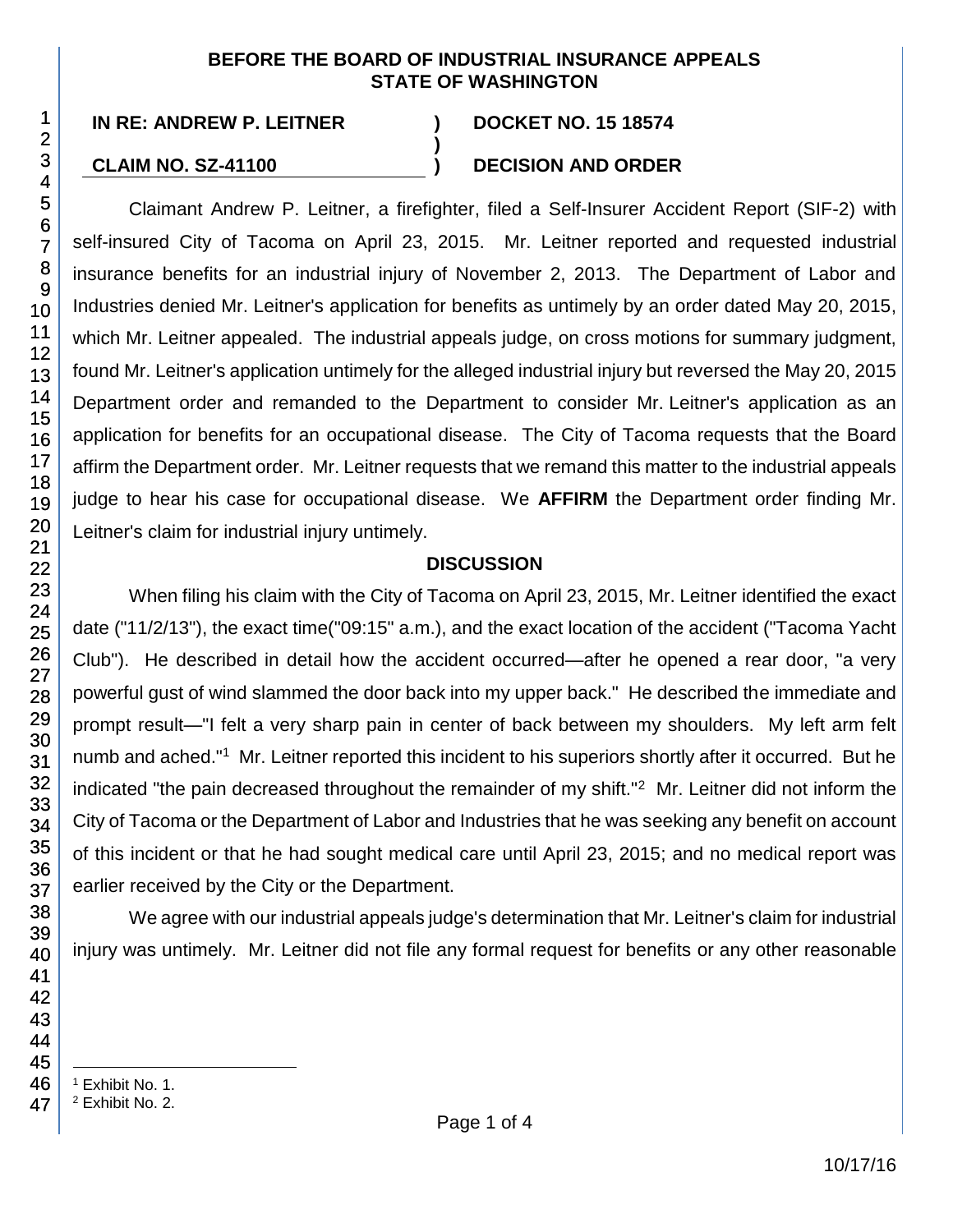non-form notice that he had sustained an injury for which medical care was sought within the year after the day on which his alleged injury occurred.

We deny Mr. Leitner's request that we remand this matter to our industrial appeals judge for a hearing on whether he sustained an occupational disease. We also decline adoption of the industrial appeals judge's decision to remand this matter to the Department to consider whether Mr. Leitner has sustained an occupational disease. We have previously exercised such option in appropriate circumstances, even though the appealed Department order did not explicitly address the question of whether the worker had sustained an occupational disease. We distinguish the facts of this case because Mr. Leitner filed only an industrial injury claim rather than an occupational disease claim.

In this appeal we cannot take evidence and decide the appeal on an occupational disease theory or remand this claim to the Department to consider this claim as one for occupational disease. As filed, Mr. Leitner's claim, although untimely, was abundantly clear and detailed in expressing that it was a filed for a specific alleged industrial injury at a definite time and place. No indication whatsoever was provided to the City or to the Department to suggest that Mr. Leitner might have or might be alleging an occupational disease. It would be unreasonable to expect that a claims adjudicator for the City or the Department should have imagined or investigated the claim as one for occupational disease prior to issuance of the Department order rejecting the claim as untimely. Prior to commencement of litigation at the Board, Mr. Leitner's counsel had not identified the occupational disease theory. Rather, the occupational disease theory was raised only as it became evident that efforts to show a timely industrial injury claim had failed. These are not proper circumstances in which this Board should allow a claim, previously presented to the self-insured employer as only an industrial injury claim and decided as such, to be converted into a claim for occupational disease. If he desires, Mr. Leitner may file a separate claim for occupational disease.

## **DECISION**

In Docket No. 15 18574, the claimant, Andrew P. Leitner, filed an appeal with the Board of Industrial Insurance Appeals on July 17, 2015, from an order of the Department of Labor and Industries dated May 20, 2015. In this order, the Department denied Mr. Leitner's claim for industrial injury because no claim had been filed by Mr. Leitner within one year after the day on which the alleged injury occurred. This order is correct and is affirmed.

l See: RCW 51.28.050; *In re Leroy Norris*, BIIA Dec., 92 1471 (1993); and, *In re Charles Pierce*, BIIA Dec., 91 4625 (1993).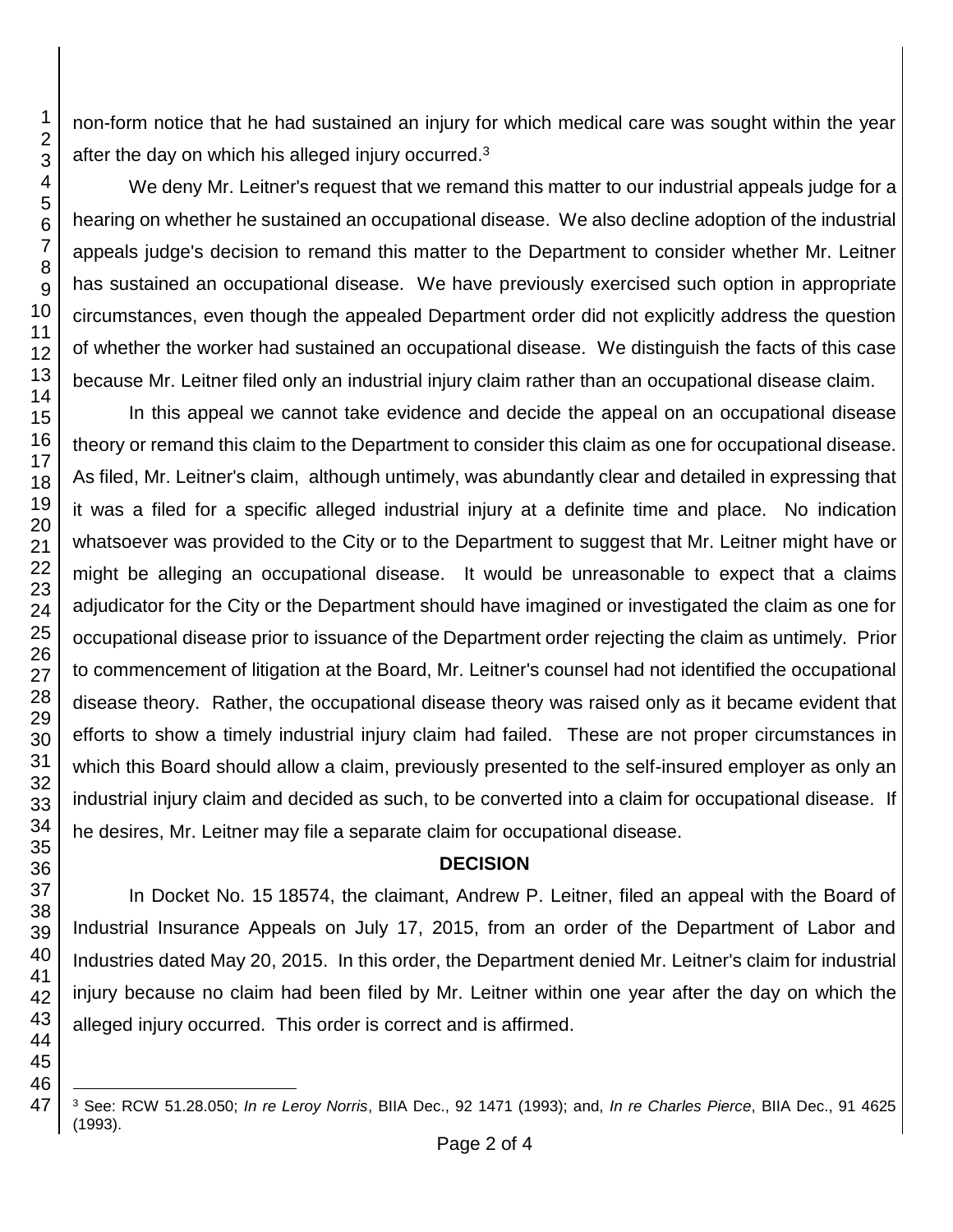### **FINDINGS OF FACT**

- 1. On September 9, 2015, an industrial appeals judge certified that the parties agreed to include the Jurisdictional History in the Board record solely for jurisdictional purposes.
- 2. On April 23, 2015, and not before, Andrew P. Leitner filed an Self-Insurer Accident Report with the self-insured employer, City of Tacoma, alleging in detail (specific date, time, place, and accident) how his alleged industrial injury occurred on November 2, 2013. Mr. Leitner did not, prior to issuance of the appealed May 20, 2015 Department of Labor and Industries order, inform the City or the Department that he might contend under the claim that he sustained an occupational disease, nor did he present any evidence that would have caused a reasonable claims adjudicator or processor to suspect such.

## **CONCLUSIONS OF LAW**

- 1. The Board of Industrial Insurance Appeals has jurisdiction over the parties and subject matter in this appeal.
- 2. Andrew P. Leitner's claim is a claim for industrial injury within the meaning of RCW 51.08.100 and RCW 51.28.050 and is not valid or enforceable because it was not filed within a year after the day on which the alleged injury occurred.
- 3. Andrew P. Leitner's claim before the Board is not a claim that should have been considered by the Department as an occupational disease claim within the meaning of RCW 51.08.140, nor should it be considered by the Board as an appeal from denial of an occupational disease claim within the meaning of RCW 51.52.060.
- 4. No remaining material facts have been placed in issue and the self-insured employer, City of Tacoma, is entitled to judgment as a matter of law.
- 5. The order of the Department of Labor and Industries dated May 20, 2015, is correct and is affirmed.

Dated: October 17, 2016.

# BOARD OF INDUSTRIAL INSURANCE APPEALS

 $/s/$ 

DAVID E. THREEDY Chairperson

/s/\_\_\_\_\_\_\_\_\_\_\_\_\_\_\_\_\_\_\_\_\_\_\_\_\_\_\_\_\_\_\_\_\_\_\_\_\_\_\_\_